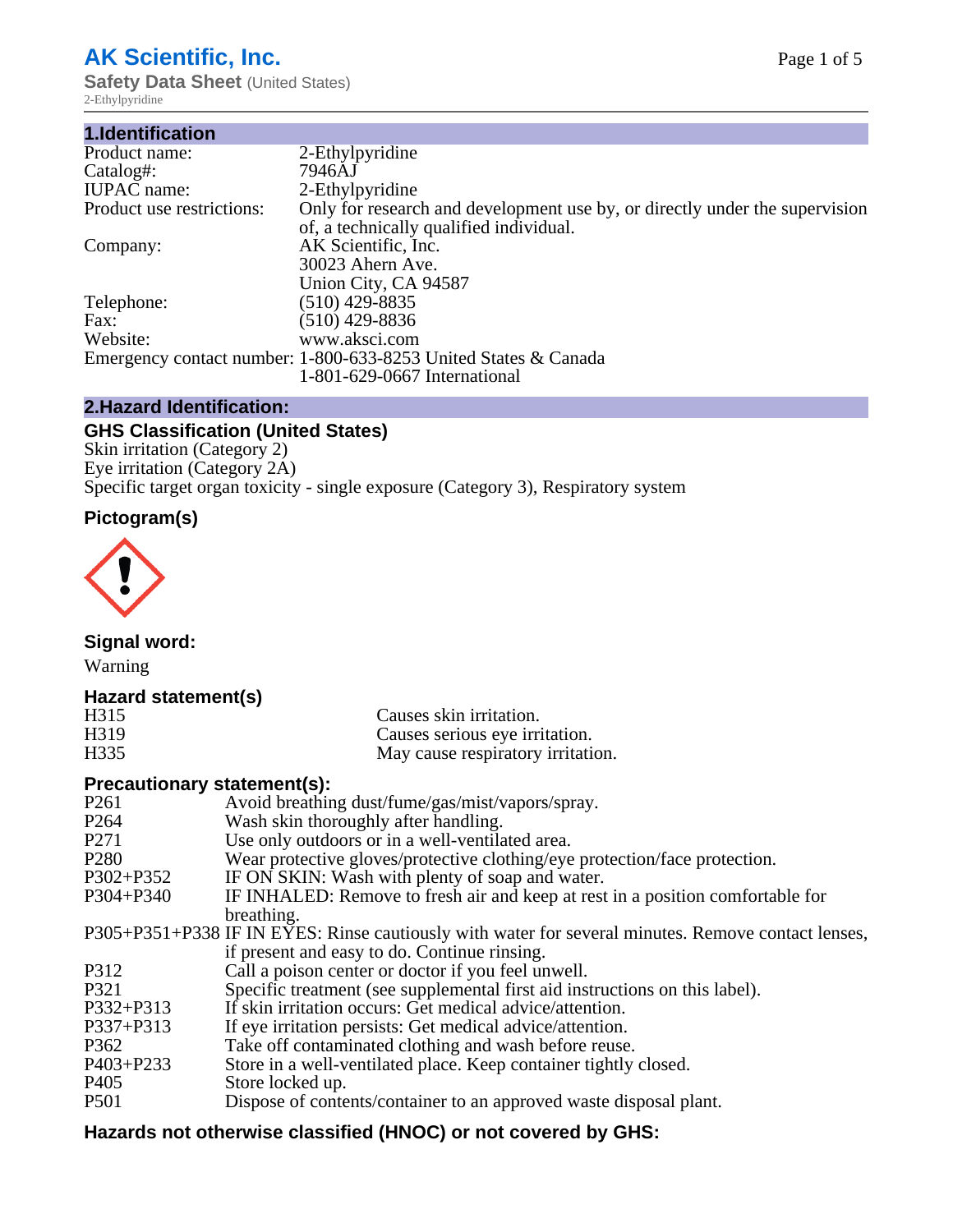#### None

#### **3.Composition/Information on Ingredients**

CAS#: 100-71-0 Purity: 98% (GC)

Synonyms: Not available. EC: Not available.

#### **4. First Aid Measures**

**General Information:** Immediately remove any clothing contaminated by the product. Move out of dangerous area. Consult a physician and show this safety data sheet.

**Inhalation:** Move person to fresh air. If not breathing, give artificial respiration. If breathing is difficult, give oxygen. Obtain medical aid.

**Skin contact:** Immediately flush skin with running water for at least 15 minutes while removing contaminated clothing and shoes. Wash clothing before reuse. Obtain medical aid immediately. **Eye contact:** Immediately flush open eyes with running water for at least 15 minutes. Obtain medical aid immediately.

**Ingestion:** Do NOT induce vomiting without medical advice. Rinse mouth with water. Never administer anything by mouth to an unconscious person. Obtain medical aid immediately.

**Most important symptoms and effects, both acute and delayed:** No further information available. Please see sections 2 and 11.

**Indication of any immediate medical attention and special treatment needed:** No further information available.

#### **5. Fire Fighting Measures**

**Suitable extinguishing media:** Use water spray, dry chemical, carbon dioxide, or chemical foam. **Specific hazards arising from the chemical:** Carbon oxides, Nitrogen oxides.

**Advice for firefighters:** As in any fire, wear a NIOSH-approved or equivalent, pressure-demand, self-contained breathing apparatus and full protective gear. During a fire, irritating and highly toxic gases may be generated by thermal decomposition or combustion.

#### **6. Accidental Release Measures**

**Personal precautions, protective equipment and emergency procedures:** Wear protective equipment and keep unprotected personnel away. Ensure adequate ventilation. Remove all sources of ignition. Prevent further leak or spill if safe to do so. For personal protective equipment, please refer to section 8.

**Environmental precautions:** Do not let product enter drains, other waterways, or soil.

**Methods and materials for containment and cleaning up:** Prevent further leak or spill if safe to do so. Vacuum, sweep up, or absorb with inert material and place into a suitable disposal container. Consult local regulations for disposal. See section 13 for further disposal information.

#### **7. Handling and Storage**

**Precautions for safe handling:** Avoid contact with skin, eyes, and personal clothing. Wash hands thoroughly after handling. Avoid breathing fumes. Use only with adequate ventilation. Wear suitable protective clothing, gloves, and eye/face protection. Keep away from sources of ignition. Minimize dust generation and accumulation. Keep container tightly closed. Open and handle container with care. Do not eat, drink, or smoke while handling.

**Conditions for safe storage, including any incompatibilities:** Store in a tightly-closed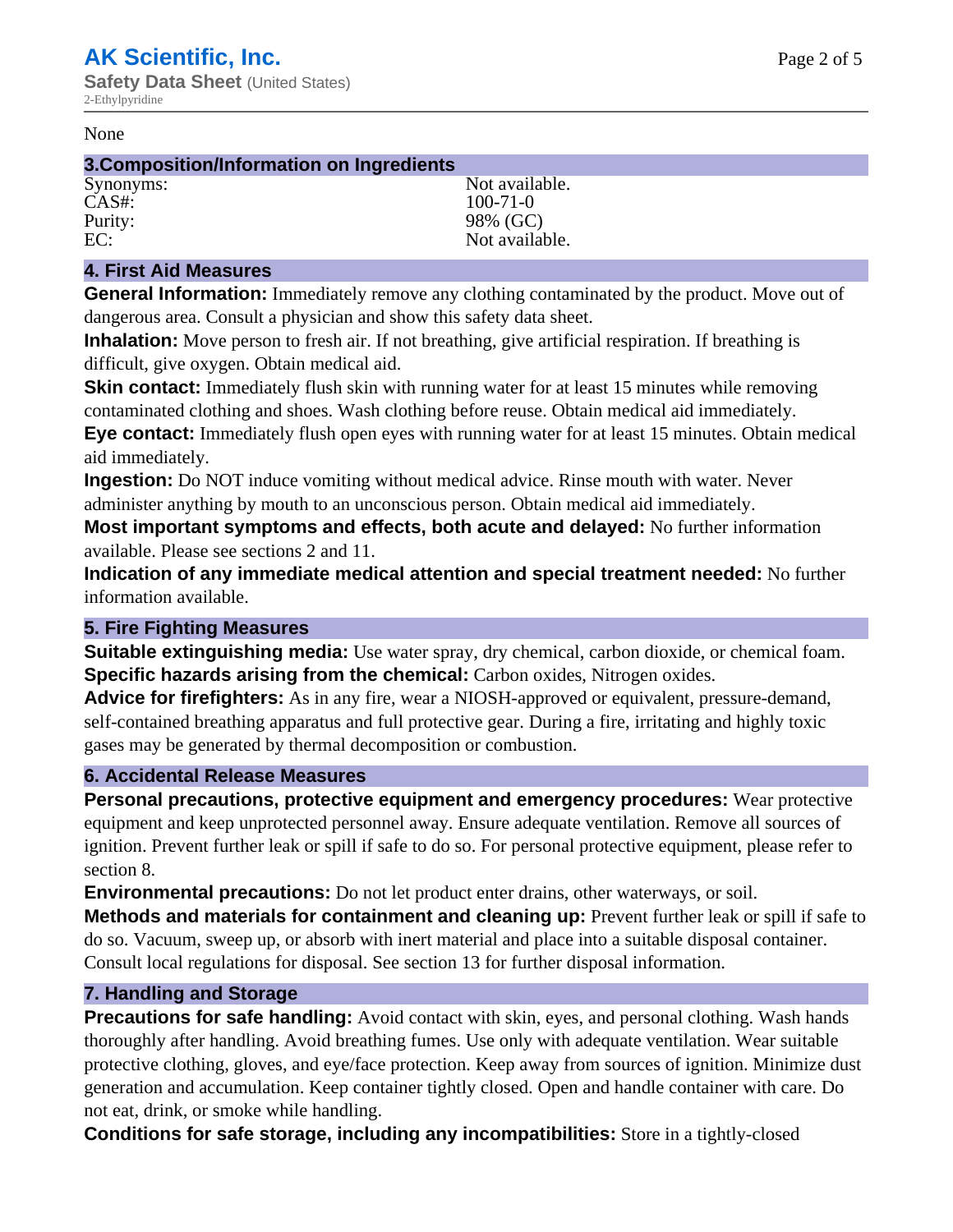×,

container when not in use. Store in a cool, dry, well-ventilated area away from incompatible substances. Keep away from sources of ignition. ,Store long-term at room temperature.

#### **8. Exposure Controls/Personal Protection**

#### **Exposure limits:**

| <b>OSHA PEL:</b>  | Not available. |
|-------------------|----------------|
| NIOSH REL:        | Not available. |
| <b>ACGIH TLV:</b> | Not available. |

**Appropriate engineering controls:** Avoid contact with skin, eyes, and clothing. Wash hands before breaks and immediately after handling the product. Facilities storing or utilizing this material should be equipped with an eyewash fountain. Use adequate general and local exhaust ventilation to keep airborne concentrations low.

#### **Personal protection**

| Eyes:        | Based on an evaluation of the eye or face hazards present, wear chemical splash-resistant<br>safety glasses or goggles with side protection. A face shield may be appropriate in some |
|--------------|---------------------------------------------------------------------------------------------------------------------------------------------------------------------------------------|
|              | workplaces. Use eyewear tested and approved under appropriate government standards<br>such as OSHA 29 CFR 1910.133 or EU EN166.                                                       |
| Hands:       | Wear gloves selected based on an evaluation of the possible hazards to hands and skin,                                                                                                |
|              | the duration of use, the physical conditions of the workplace, and the chemical resistance                                                                                            |
|              | and physical properties of the glove material.                                                                                                                                        |
|              | Skin and body: Protective clothing must be selected based on the hazards present in the workplace, the                                                                                |
|              | physical environment, the duration of exposure, and other factors. No fabric can provide                                                                                              |
|              | protection against all potential hazards; therefore it is important to select the appropriate                                                                                         |
|              | protective clothing for each specific hazard. At the minimum, wear a laboratory coat and                                                                                              |
|              | close-toed footwear.                                                                                                                                                                  |
| Respiratory: | Respirators are not a substitute for accepted engineering control measures such as<br>enclosure or confinement of the operation, general and local ventilation, and substitution      |
|              | of less toxic materials. When respiratory personal protective equipment is appropriate                                                                                                |
|              |                                                                                                                                                                                       |
|              | based on an assessment of respiratory hazards in the workplace, use a NIOSH- or                                                                                                       |
|              | CEN-certified respirator.                                                                                                                                                             |

| 9. Physical and Chemical Properties |                           |
|-------------------------------------|---------------------------|
| <b>Physical State:</b>              | Light yellow clear liquid |
| Molecular Formula:                  | C7H9N                     |
| Molecular Weight:                   | 107.16                    |
| Odor:                               | Not available.            |
| pH:                                 | Not available.            |
| <b>Boiling Point Range:</b>         | $149^{\circ}$ C           |
| Freezing/Melting Point:             | Not available.            |
| <b>Flash Point:</b>                 | $39^{\circ}$ C            |
| <b>Evaporation Rate:</b>            | Not available.            |
| Flammability(solid,gas):            | Please see section 2.     |
| Explosive limits:                   | Not available.            |
| Vapor Pressure:                     | Not available.            |
| Vapor Density:                      | Not available.            |
| Solubility:                         | Not available.            |
| <b>Relative Density:</b>            | 0.94                      |
| Refractive Index:                   | 1.496                     |
| Volatility:                         | Not available.            |
| <b>Auto-ignition Temperature:</b>   | Not available.            |
| <b>Decomposition Temperature:</b>   | Not available.            |
| <b>Partition Coefficient:</b>       | Not available.            |
|                                     |                           |

#### **10. Stability and Reactivity**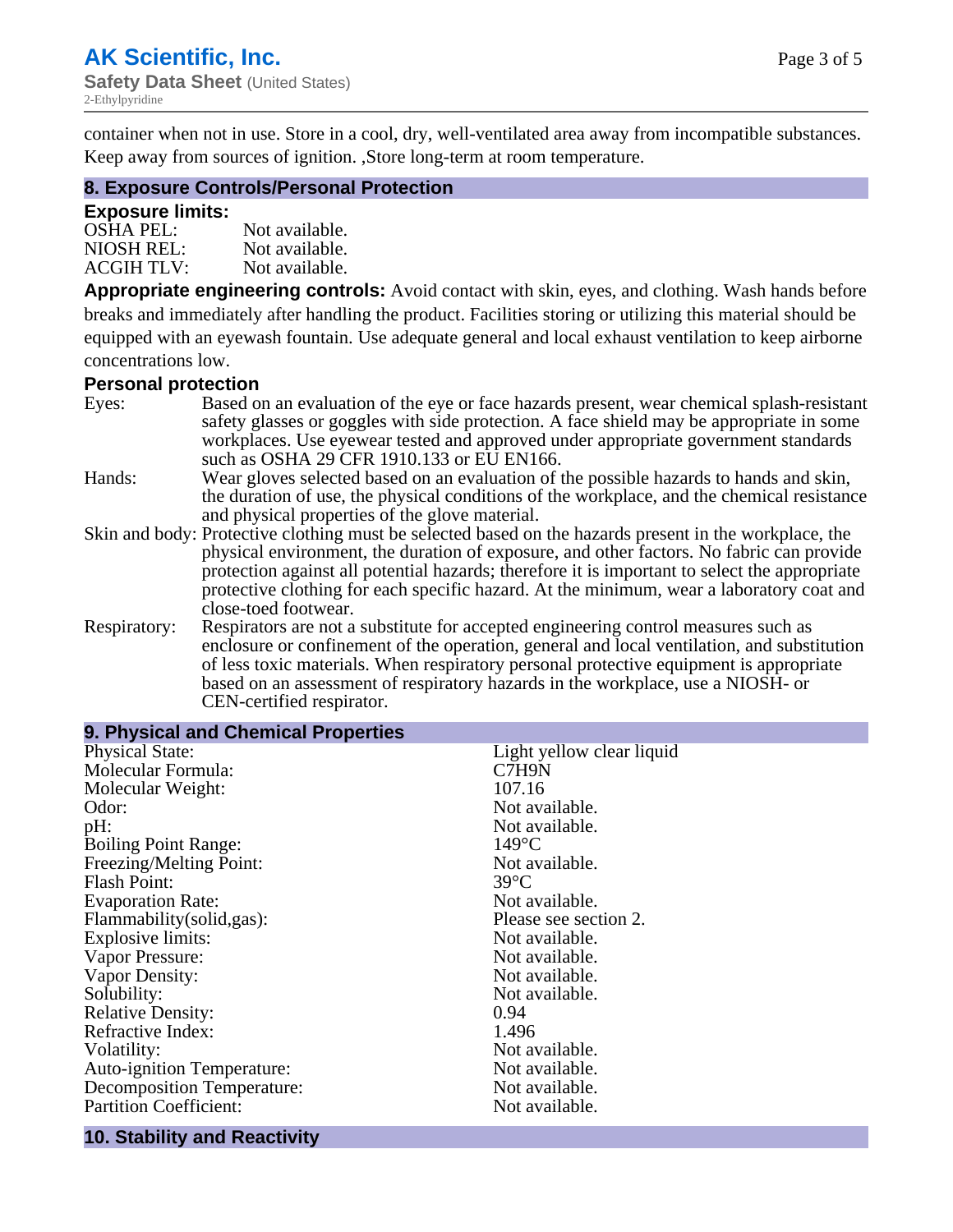| Reactivity:                         | Not available.                                       |
|-------------------------------------|------------------------------------------------------|
| Chemical stability:                 | Stable under recommended temperatures and pressures. |
| Possibility of hazardous reactions: | Not available.                                       |
| Conditions to avoid:                | Dust generation.                                     |
| Incompatible materials:             | Strong oxidizing agents.                             |
| Hazardous decomposition products:   | Carbon oxides, Nitrogen oxides.                      |
|                                     |                                                      |

# **11. Toxicological Information**

| RTECS#                                         | Not available.                                      |
|------------------------------------------------|-----------------------------------------------------|
| Acute toxicity:                                | Not available.                                      |
| Routes of exposure:                            | Inhalation, eye contact, skin contact, ingestion.   |
| Symptoms related to the physical, chemical and | Skin contact may result in inflammation             |
| toxicological characteristics:                 | characterized by itching, scaling, reddening,       |
|                                                | blistering, pain or dryness. Eye contact may result |
|                                                | in redness, pain or severe eye damage. Inhalation   |
|                                                | may cause irritation of the lungs and respiratory   |
|                                                | system. Overexposure may result in serious illness  |

or death.

# **Carcinogenicity**

| IARC: | Not classified.                                                                                       |
|-------|-------------------------------------------------------------------------------------------------------|
| NTP:  | Not listed.                                                                                           |
| OSHA: | Not listed.                                                                                           |
|       | Acute toxic effects: Inflammation of the eye is characterized by redness, watering, and itching. Skin |
|       | inflammation is characterized by itching, scaling, reddening, or, occasionally,                       |
|       | blistering.                                                                                           |

| 12. Ecological Information     |                |  |
|--------------------------------|----------------|--|
| Ecotoxicity:                   | Not available. |  |
| Persistence and degradability: | Not available. |  |
| Bioaccumulative potential:     | Not available. |  |
| Mobility in soil:              | Not available. |  |
| Other adverse effects:         | Not available. |  |

### **13. Disposal Considerations**

| Disposal of waste: | Chemical waste generators must determine whether a discarded chemical is                                                                                                                                         |
|--------------------|------------------------------------------------------------------------------------------------------------------------------------------------------------------------------------------------------------------|
|                    | classified as hazardous waste. US EPA guidelines for the classification                                                                                                                                          |
|                    | determination are listed in 40 CFR 261.3. Additionally, waste generators must                                                                                                                                    |
|                    | consult state and local hazardous waste regulations to ensure complete and                                                                                                                                       |
|                    | accurate classification. Observe all federal, state and local regulations when                                                                                                                                   |
|                    | disposing of the substance.                                                                                                                                                                                      |
|                    | $\mathbf{D}_{\text{total}}^{t}$ of $\mathbf{f}_{\text{total}}^{t}$ , $\mathbf{f}_{\text{total}}^{t}$ and $\mathbf{f}_{\text{model}}^{t}$ and $\mathbf{f}_{\text{total}}^{t}$ and $\mathbf{f}_{\text{total}}^{t}$ |

Disposal of packaging: Do not reuse containers. Dispose of as unused product.

| <b>14. Transportation Information</b> |                                             |
|---------------------------------------|---------------------------------------------|
| <b>DOT (United States)</b>            |                                             |
| UN number:                            | UN1993                                      |
| Proper shipping name:                 | Flammable liquids, n.o.s. (2-Ethylpyridine) |
| Transport hazard class:               | 3; Flammable Liquid                         |
| Packing group:                        | Ш                                           |
| <b>IATA</b>                           |                                             |
| <b>UN Number:</b>                     | UN1993                                      |
| Proper shipping name:                 | Flammable liquids, n.o.s. (2-Ethylpyridine) |
| Transport hazard class:               | 3; Flammable Liquid                         |
| Packing group:                        | Ш                                           |
|                                       |                                             |